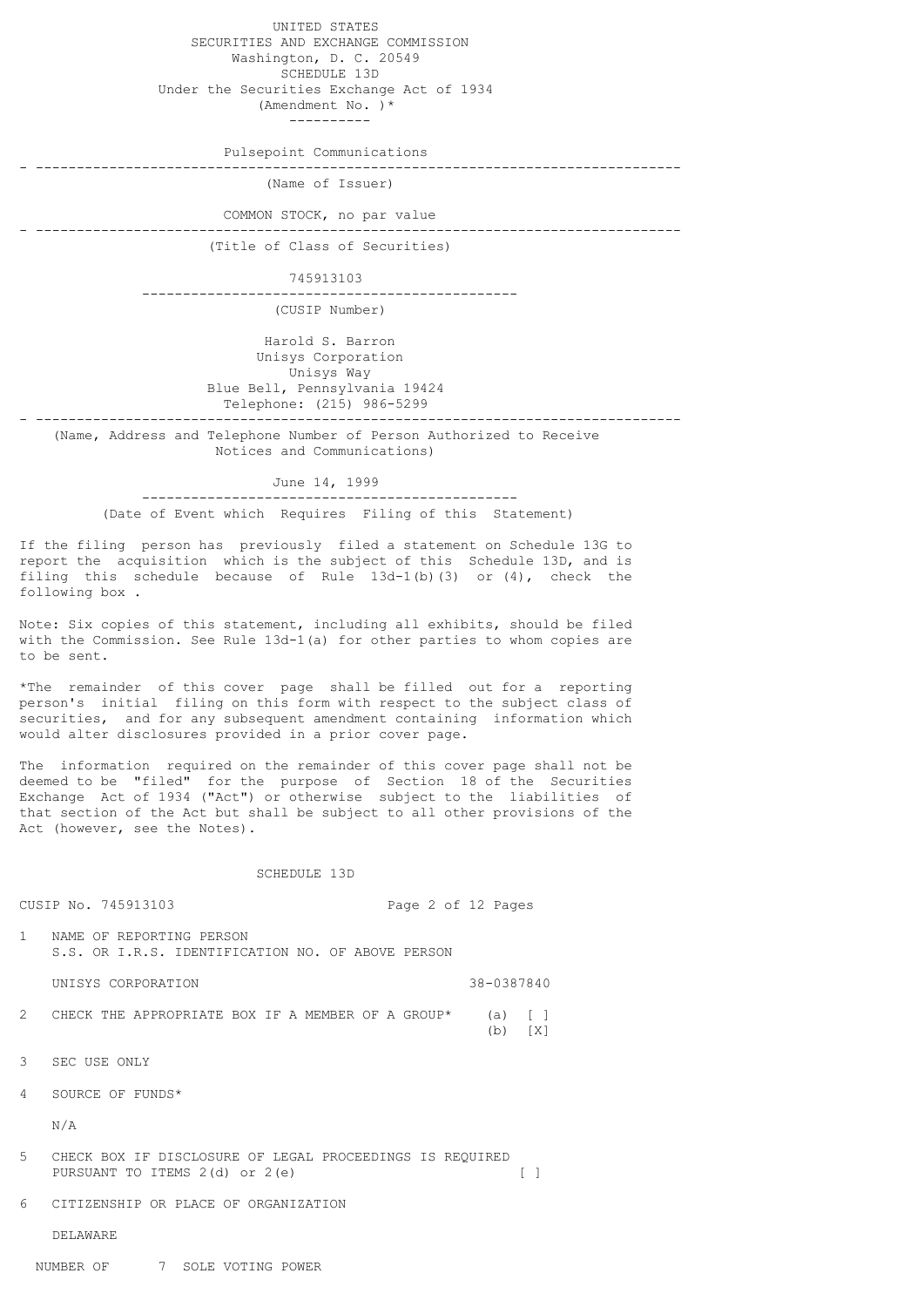|                                                                                                                                  | SHARES                       |  | $1,109,937**$                                                   |  |  |
|----------------------------------------------------------------------------------------------------------------------------------|------------------------------|--|-----------------------------------------------------------------|--|--|
|                                                                                                                                  |                              |  | BENEFICIALLY 8 SHARED VOTING POWER                              |  |  |
| OWNED BY EACH                                                                                                                    |                              |  | $610,833**$                                                     |  |  |
|                                                                                                                                  |                              |  | REPORTING 9 SOLE DISPOSITIVE POWER                              |  |  |
| PERSON WITH                                                                                                                      |                              |  | $1,109,937**$                                                   |  |  |
|                                                                                                                                  |                              |  | 10 SHARED DISPOSITIVE POWER                                     |  |  |
|                                                                                                                                  |                              |  | $0***$                                                          |  |  |
|                                                                                                                                  |                              |  | 11 AGGREGATE AMOUNT BENEFICIALLY OWNED BY EACH REPORTING PERSON |  |  |
|                                                                                                                                  | $1,720,770***$               |  |                                                                 |  |  |
| 12 <sup>°</sup><br>CHECK BOX IF THE AGGREGATE AMOUNT IN ROW (11)<br>$\begin{array}{ccc} \end{array}$<br>EXCLUDES CERTAIN SHARES* |                              |  |                                                                 |  |  |
| 13 <sup>°</sup>                                                                                                                  |                              |  | PERCENT OF CLASS REPRESENTED BY AMOUNT IN ROW (11)              |  |  |
|                                                                                                                                  | 25.73%                       |  |                                                                 |  |  |
|                                                                                                                                  | 14 TYPE OF REPORTING PERSON* |  |                                                                 |  |  |
|                                                                                                                                  | CO                           |  |                                                                 |  |  |
|                                                                                                                                  |                              |  |                                                                 |  |  |

 \*SEE INSTRUCTIONS BEFORE FILLING OUT! INCLUDE BOTH SIDES OF THE COVER PAGE, RESPONSES TO ITEMS 1-7 (INCLUDING EXHIBITS) OF THE SCHEDULE, AND THE SIGNATURE ATTESTATION.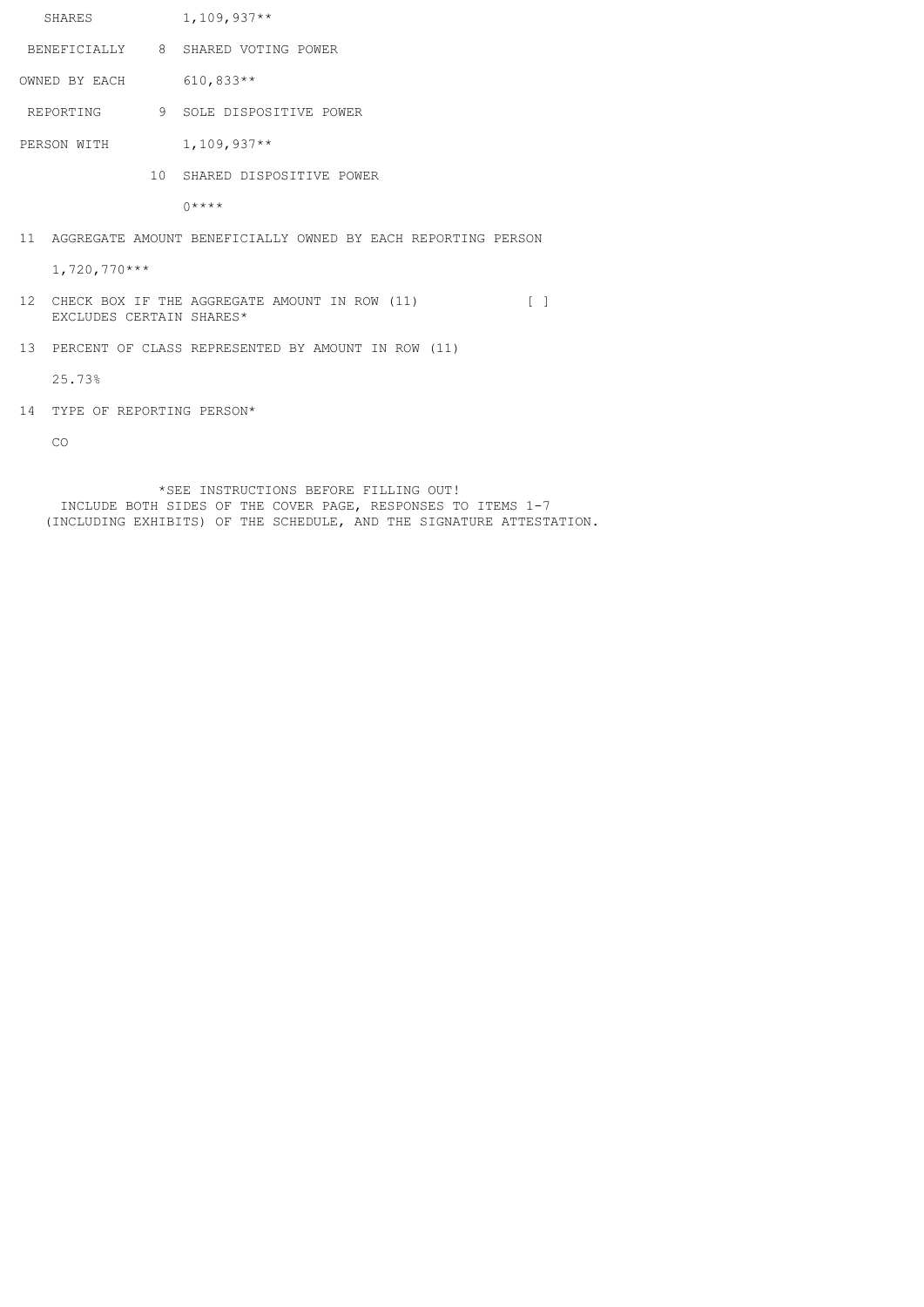SCHEDULE 13D

## CUSIP No. 745913103 Page 3 of 12 Pages

#### - ----------------------

- Unisys Corporation is a party to an Agreement and Plan of Merger dated as of June 14, 1999 by and among Unisys Corporation, PulsePoint Communications ("PulsePoint") and Shellco Inc., a wholly owned subsidiary of Unisys Corporation, providing for the merger of Shellco Inc. into PulsePoint (the "Merger"), described further in Item 4 of this Statement. 1,109,937 shares of common stock, no par value ("PulsePoint Common Stock"), of PulsePoint Communications ("PulsePoint") are purchasable by Unisys Corporation ("Unisys") upon exercise of an option granted to Unisys on June 14, 1999 and described in Item 4 of this Statement. Prior to the exercise of the option, Unisys is not entitled to any rights as a stockholder of PulsePoint with respect to the shares of PulsePoint Common Stock covered by the option. Unisys disclaims any beneficial ownership of the shares of PulsePoint Common Stock which are purchasable by Unisys upon exercise of the option on the grounds that the option is not presently exercisable and only becomes exercisable upon the occurrence of the events referred to in Item 4 of this Statement. If the option were exercised, Unisys would have the sole right to vote and to dispose of the shares of PulsePoint Common Stock issued as a result of such exercise.
- \*\*\* Unisys has the right to vote 610,833 shares of PulsePoint Common Stock, representing 10.95 percent of the shares outstanding (as of May 25, 1999) in favor of the Merger pursuant to the Voting Agreements described below. Shares obtainable upon exercise of the option described above are not eligible to vote on the Merger, but would represent 16.6% of the outstanding shares if the Option were to be exercised. The amount listed as beneficially owned is the sum of (i) the 1,109,937 shares obtainable upon exercise of the option and (ii) the 610,833 shares which may be voted by Unisys in favor of the Merger. Under certain circumstances described below, Unisys will have the right to vote 38 percent of the shares of PulsePoint common stock in favor of the Merger.
	- Certain institutional holders (listed below) owning more than 90 percent of the outstanding shares of PulsePoint convertible preferred stock and 10.95 percent of the outstanding shares of PulsePoint Common Stock have agreed to vote in favor of the Merger, pursuant to the terms of Voting Agreements (the "Voting Agreements") dated as of June 14, 1999 between each of such holders and Unisys. Each of such holders has granted an irrevocable proxy in favor of Unisys to vote their shares of such preferred stock and common stock in favor of the Merger. Unisys has the right under the Voting Agreements to vote 633,838 shares of PulsePoint Common Stock owned by Bandel Carano and the Oak Entities (defined below) in favor of the Merger (representing 10.95% of the shares outstanding as of May 25, 1999). In addition these holders have also agreed pursuant to the terms of letter agreements (the "Letter Agreements") dated as of June 14, 1999 between each of such holders and Unisys, subject to completion of the registration process in connection with the Merger by July 30, 1999, to convert a portion of their preferred holdings into PulsePoint Common Stock prior to the special PulsePoint shareholder meeting and to also vote those common shares in favor of the merger. In such event, 89 percent of the PulsePoint series B convertible preferred shares and 38 percent of the PulsePoint Common Stock will be committed to approve the merger. If the registration process is not completed by July 30, 1999, and the holders of the preferred stock elect not to convert, Unisys has the right to terminate the transaction before August 20, 1999.

 Each of the following persons is a party to a Voting Agreement and a Letter Agreement: Oak Investment Partners V, Limited Partnership; Oak Investment Partners VII, Limited Partnership; Oak Investment Partners III, a Limited Partnership; Oak VII Affiliates Fund, Limited Partnership; Oak V Affiliates Fund, Limited Partnership; Bandel L. Carano, an individual; Fredrick J. Warren, an individual; and Robin Grace Warren, an individual; Moore Global Investments, Ltd.; Remington Investment Strategies, L.P.; Citiventure 96 Partnership Fund, L.P.; Chancellor Private Capital Offshore Partners II, L.P.; Chancellor Private Capital Partners III, L.P.; Chancellor Private Capital Offshore Partners I, C.V.; and Microsoft Corporation.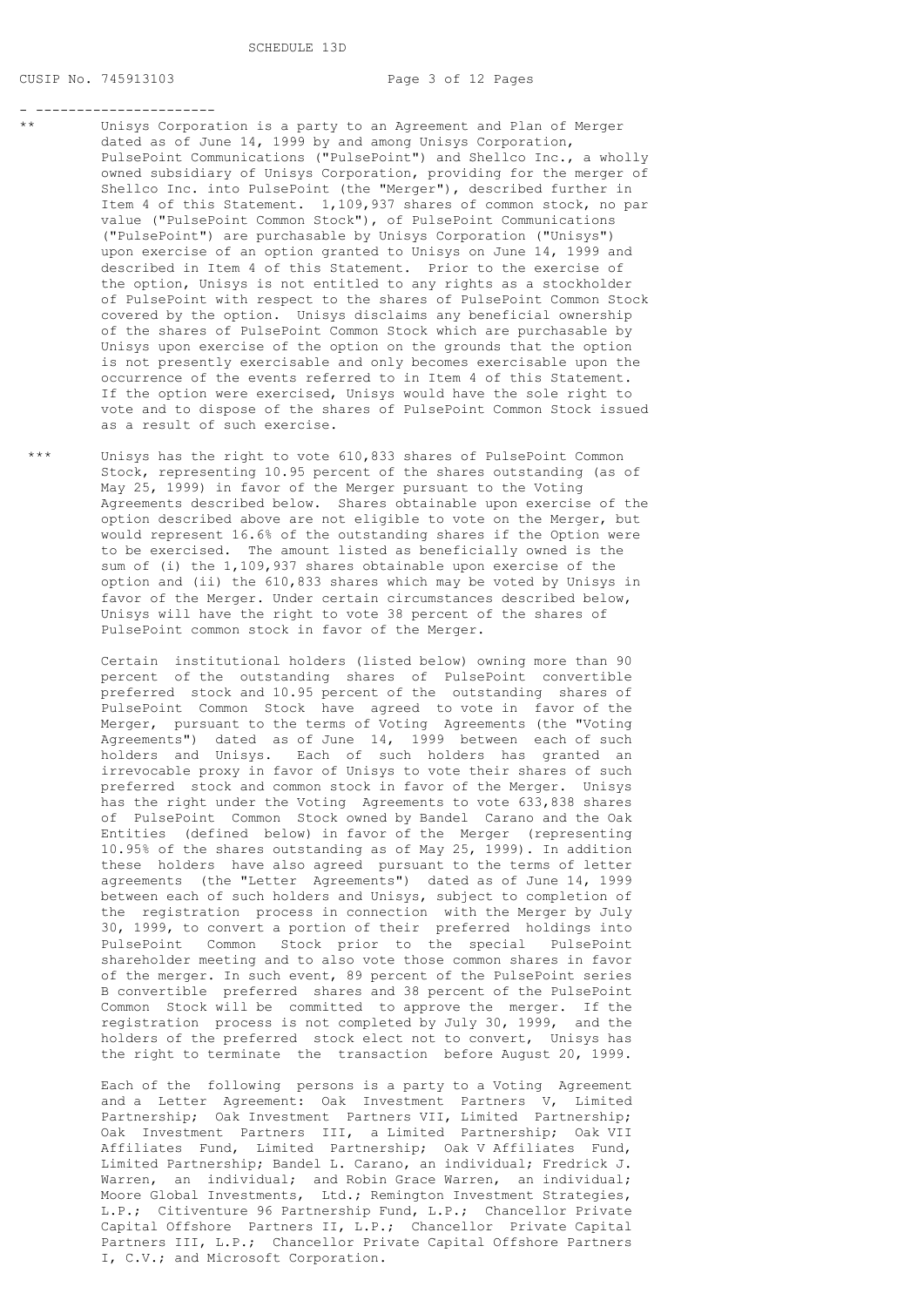\*\*\*\* Pursuant to the terms of the Voting Agreements and Letter Agreements described above and in Item 4 to this Statement, holders of shares of PulsePoint Common Stock and preferred stock subject to such agreements may only transfer such shares subject to the terms of such agreement.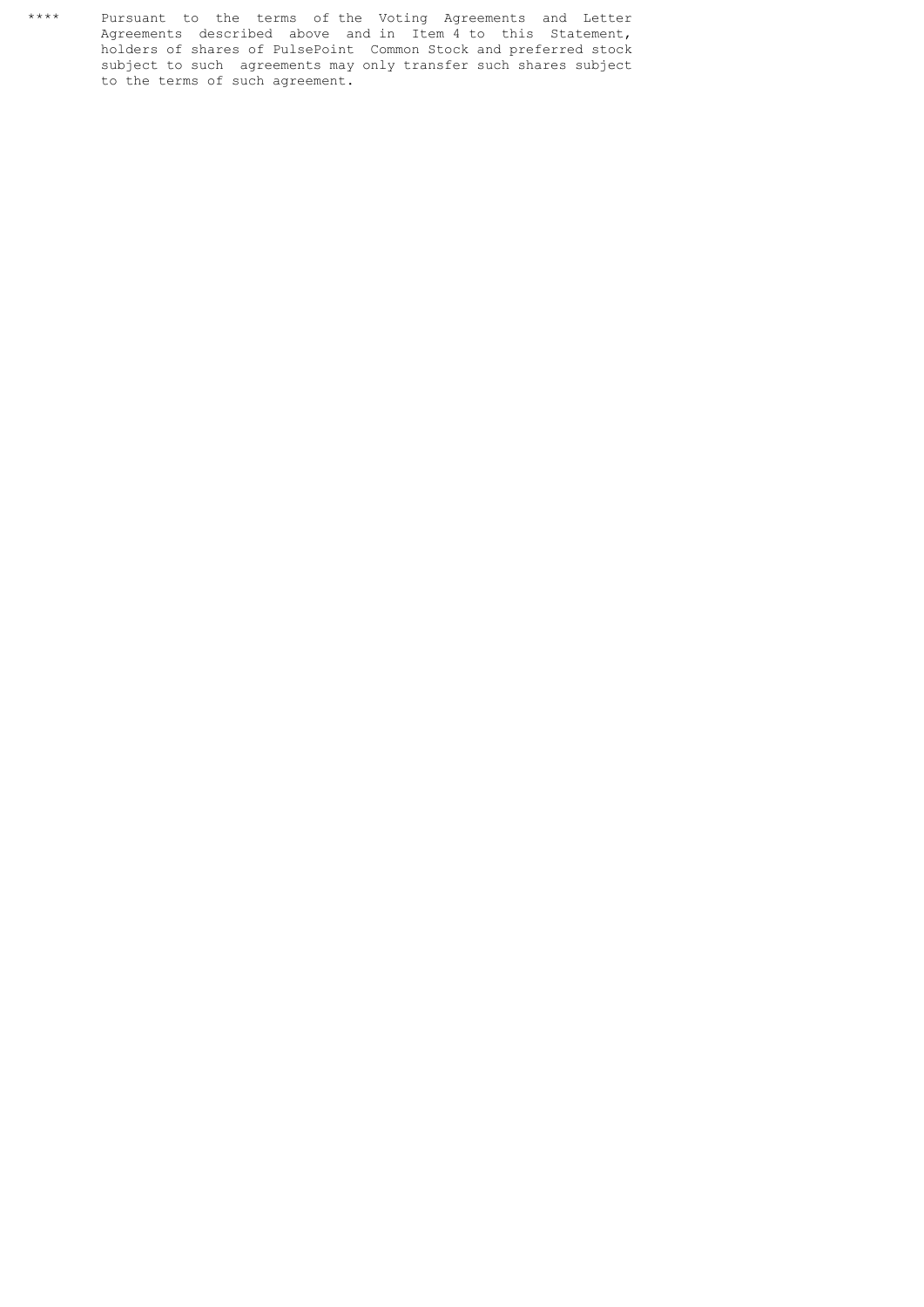#### SCHEDULE 13D RELATING TO THE COMMON STOCK OF PULSEPOINT COMMUNICATIONS

Item 1. Security and Issuer -------------------

 This Statement on Schedule 13D (this "Statement") relates to the common stock, no par value ("PulsePoint Common Stock"), of PulsePoint Communications, a California corporation ("PulsePoint"). The principal executive offices of PulsePoint are located at 6307 Carpinteria Avenue, Carpinteria, California 93013.

## Item 2. Identity and Background -----------------------

 This Statement is being filed by Unisys Corporation, a Delaware corporation ("Unisys"). The principal business address of Unisys is Unisys Way, Blue Bell, Pennsylvania 19424. Unisys is a worldwide information services and technology company that provides systems and solutions to help customers apply information technology to solve their business problems.

 (a)-(c); (f) The name, business address, present principal occupation or employment, and the name and principal business of any corporation or other organization in which such employment is conducted of each of the directors and executive officers of Unisys is set forth in Schedule I hereto, which is incorporated herein by reference. Each person listed in Schedule I hereto is a citizen of the United States.

 (d)-(e) During the last five years, neither Unisys nor, to the knowledge of Unisys, any of the persons listed on Schedule I hereto (i) has been convicted in a criminal proceeding (excluding traffic violations or similar misdemeanors) or (ii) has been a party to a civil proceeding of a judicial or administrative body of competent jurisdiction and as a result of such proceeding was or is subject to a judgment, decree or final order enjoining future violations of, or prohibiting or mandating activities subject to, federal or state securities laws or finding any violation with respect to such laws.

#### Item 3. Source and Amount of Funds or Other Consideration -----------------------------------------

 As more fully described below, pursuant to the terms of the Stock Option Agreement (as defined in the response to Item 4), Unisys will have the right, upon the occurrence of certain events specified therein, to purchase from time to time up to 1,109,937 shares of PulsePoint Common Stock (subject to adjustment as provided in the Stock Option Agreement) at a price of \$6.60 per share. If Unisys purchases PulsePoint Common Stock pursuant to the Stock Option Agreement, Unisys anticipates that the funds to finance such purchase would come from working capital, although no definitive determination has been made at this time as to the source of such funds. However, pursuant to the terms of the Stock Option Agreement, Unisys can perform a cashless exercise of the Option (as defined in the response to Item 4), requiring no funds to gain the benefits of the Option.

#### Item 4. Purpose of the Transaction --------------------------

 (a)-(j) On June 14, 1999, Unisys, PulsePoint, and Shellco Inc., a California corporation and a wholly owned subsidiary of Unisys ("Merger Sub"), entered into an Agreement and Plan of Merger, dated as of June 14, 1999 (the "Merger Agreement"), a copy of which is incorporated by reference as Exhibit 1 and is incorporated herein by reference. The Merger Agreement provides, among other things, for the merger of Merger Sub with and into PulsePoint (the "Merger") with PulsePoint being the corporation surviving the Merger (the "Surviving Corporation").

 Pursuant to the Merger Agreement, at the Effective Time (as defined in the Merger Agreement), Merger Sub shall be merged with and into PulsePoint and the separate corporate existence of Merger Sub shall cease. PulsePoint will continue as the surviving corporation in the Merger. At the Effective Time, PulsePoint will become a wholly owned subsidiary of Unisys. As a consequence of the Merger, Unisys will own 100% of the PulsePoint Common Stock.

 In the merger, each share of PulsePoint Common Stock will be converted into Unisys common stock using an exchange ratio based on the average price of Unisys common stock during a 20 consecutive trading-day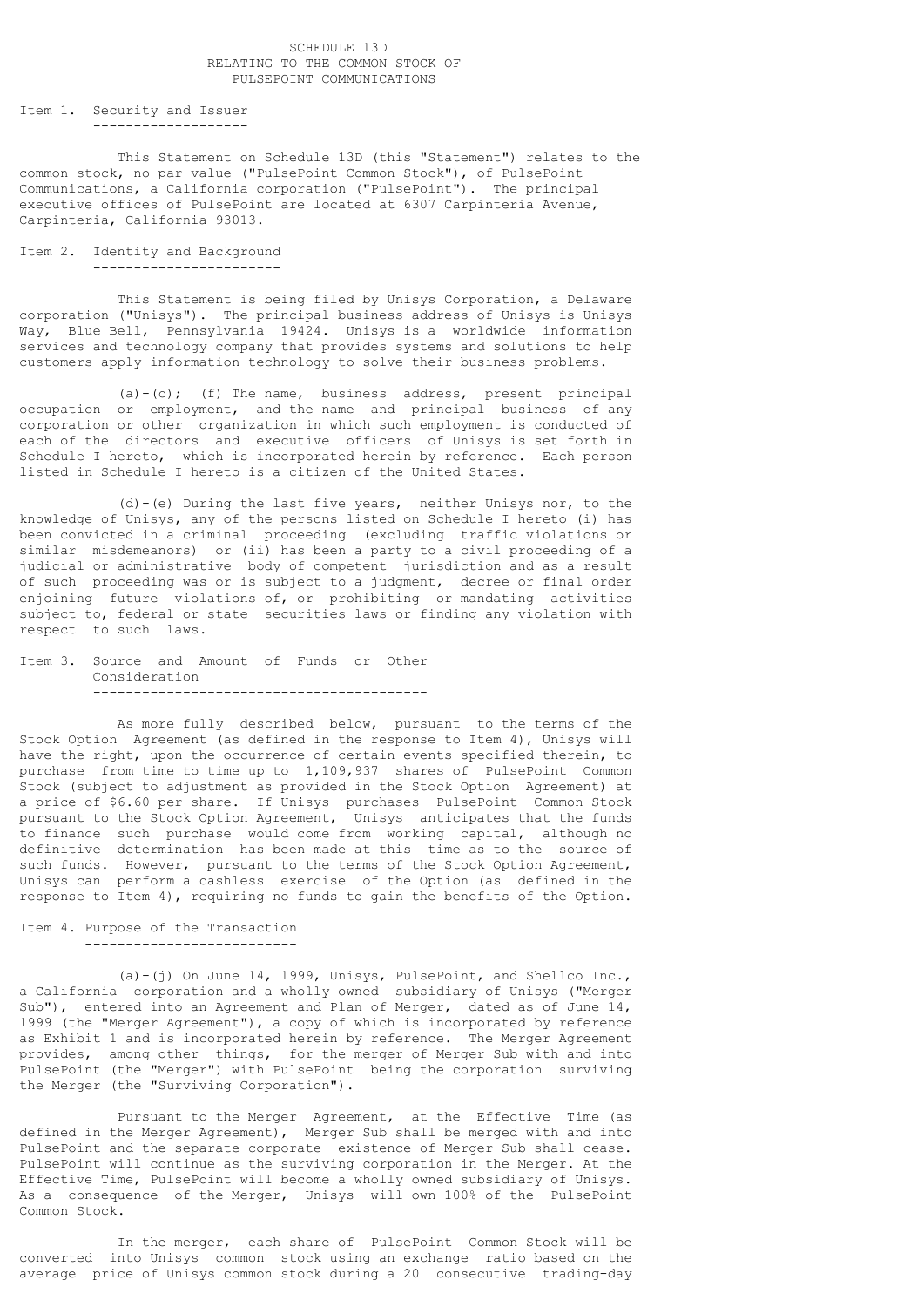period ending on the fourth trading day prior to the PulsePoint shareholder meeting to approve the transaction. The ratio will provide for a maximum consideration of \$6.60 (if the average price of Unisys common stock is above \$33.00) and a minimum consideration of \$5.40 (if the average price is below \$27.00) for each PulsePoint common share. If the Unisys average price is between \$27.00 and 33.00, PulsePoint shareholders will receive 0.2 shares of Unisys common stock for each share of PulsePoint Common Stock. PulsePoint convertible preferred stock will be converted into PulsePoint Common Stock prior to the Merger.

 Consummation of the Merger is subject to the satisfaction or waiver at or prior to the Effective Time of certain conditions, including, but not limited to, approval of the Merger and the Merger Agreement by the holders of shares of PulsePoint Common Stock and PulsePoint preferred stock, expiration or termination of the applicable waiting periods under the Hart-Scott-Rodino Anti-Trust Improvements Act of 1976, as amended, and various other customary conditions.

 The Merger Agreement contains certain customary restrictions on the conduct of the business of PulsePoint pending the Merger, including, without limitation, not declaring, setting aside or paying any dividend or distribution payable in cash, stock or property in respect of any capital stock of PulsePoint.

 Concurrent with the execution of the Merger Agreement, Unisys and PulsePoint entered into a Stock Option Agreement, dated as of June 14, 1999 (the "Stock Option Agreement"), a copy of which is incorporated by reference as Exhibit 2 and is incorporated herein by reference. Pursuant to the Stock Option Agreement, PulsePoint granted Unisys an unconditional, irrevocable option (the "Option") to purchase, pursuant to the terms and conditions thereof, up to 1,109,937 (subject to adjustment as provided in the Stock Option Agreement) fully paid and nonassessable shares of PulsePoint Common Stock at a price of \$6.60 per share (such shares, the "Option Shares" and such price, the "Option Price"). The Stock Option Agreement provides that Unisys may exercise the Option in whole or in part, at any time or from time to time after but only after the occurrence of any event as a result of which Unisys is entitled to receive the Termination Fee pursuant to Section 8.2 of the Merger Agreement and the Merger Agreement is being or has been terminated (an "Exercise Event"); provided, however, that except as provided in the last sentence of this paragraph, the Option shall terminate and be of no further force and effect upon the earliest to occur of (A) the Effective Time and (B) nine months after the first occurrence of an Exercise Event. Notwithstanding the termination of the Option, Unisys shall be entitled to purchase the Option Shares if it has exercised the Option in accordance with the terms hereof prior to the termination of the Option and the termination of the Option shall not affect any rights thereunder which by their terms do not terminate or expire prior to or as of such termination.

 Certain institutional holders (listed below) owning more than 90 percent of the outstanding shares of PulsePoint convertible preferred stock and approximately 10 percent of the outstanding shares of PulsePoint Common Stock have agreed to vote in favor of the Merger, pursuant to the terms of Voting Agreements (the "Voting Agreements") dated as of June 14, 1999 between each such holder and Unisys. Each such holder has granted an irrevocable proxy in favor of Unisys to vote their shares of such preferred stock and common stock in favor of the Merger. Unisys has the right under the Voting Agreements to vote 610,833 shares of PulsePoint Common Stock owned by the Oak Entities (defined below) in favor of the merger (representing 10.95% of the shares outstanding as of May 25, 1999). In addition these holders have also agreed pursuant to the terms of letter agreements (the "Letter Agreements") dated as of June 14, 1999 between each of such holders and Unisys, subject to completion of the registration process in connection with the merger by July 30, 1999, to convert a portion of their preferred holdings into common stock prior to the special PulsePoint shareholder meeting and to also vote those common shares in favor of the merger. In such event, 89 percent of the PulsePoint preferred shares and 38 percent of the PulsePoint common shares will be committed to approve the merger. If the registration process is not completed by July 30, 1999, and the holders of the preferred stock elect not to convert, Unisys has the right to terminate the transaction before August 20, 1999.

 Each of the following persons is a party to a Voting Agreement and a Letter Agreement: Oak Investment Partners V, Limited Partnership, Oak Investment Partners VII, Limited Partnership, Oak Investment Partners III, A Limited Partnership, Oak VII Affiliates Fund, Limited Partnership, Oak V Affiliates Fund, Limited Partnership, Bandel L. Carano, an individual, Fredrick J. Warren, an individual, and Robin Grace Warren, an individual, Moore Global Investments, Ltd., Remington Investment Strategies, L.P., Citiventure 96 Partnership Fund, L.P., Chancellor Private Capital Offshore Partners II, L.P., Chancellor Private Capital Partners III, L.P.,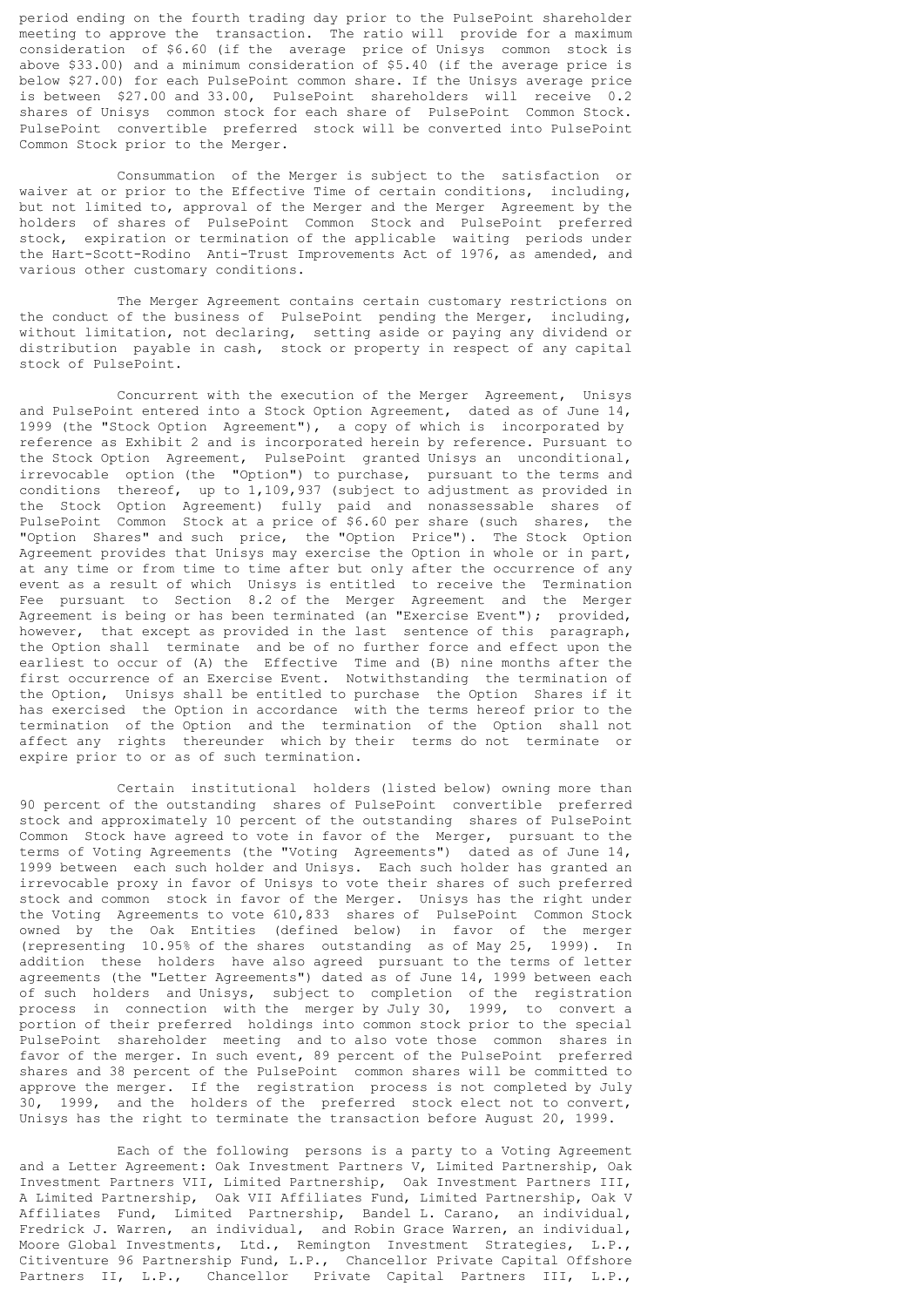Chancellor Private Capital Offshore Partners I, C.V., and Microsoft Corporation.

 The foregoing summaries of the Merger Agreement, the Stock Option Agreement, the Voting Agreements and the Letter Agreements do not purport to be complete and are qualified in their entirety by reference to the text of such agreements included as Exhibits 1, 2, 3 and 4 respectively.

 Except as set forth in this Statement, the Merger Agreement, the Stock Option Agreement, the Voting Agreements and the Letter Agreements neither Unisys nor, to the best of Unisys's knowledge, any of the individuals named in Schedule I hereto has any plans or proposals which relate to or which would result in or relate to any of the actions specified in subparagraphs (a) through (j) of Item 4 of Schedule 13D.

# Item 5. Interest in Securities of the Issuer

------------------------------------

 (a) - (b) By reason of its execution of the Stock Option Agreement, Unisys may be deemed to have beneficial ownership of, and sole voting and dispositive power with respect to, the shares of PulsePoint Common Stock subject to the Option and, accordingly, might be deemed to beneficially own 1,109,937 shares of PulsePoint Common Stock. Based on the number of shares of PulsePoint Common Stock subject to the Option, Unisys may be deemed to beneficially own approximately 16.6% of the outstanding PulsePoint Common Stock (based upon (i) the 5,577,572 shares of PulsePoint Common Stock outstanding on May 25, 1999, as represented to Unisys by PulsePoint in the Merger Agreement, and (ii) an additional 1,109,937 shares that PulsePoint will issue to Unisys in the event that the Option is exercised) following the exercise in whole of the Option for 1,109,937 shares of PulsePoint Common Stock. However, Unisys expressly disclaims any beneficial ownership of the shares of PulsePoint Common Stock which are purchasable by Unisys upon exercise of the Option, on the grounds that the Option is not presently exercisable and only becomes exercisable upon the occurrence of the events referred to in Item 4 above. If the Option were exercised, Unisys would have the sole right to vote and to dispose of the shares of PulsePoint issued as a result of such exercise.

 In addition, pursuant to the terms of the Voting Agreements and the Letter Agreements, Unisys may be deemed to be the beneficial owner of shares of PulsePoint Common Stock subject to such agreements.

 Unisys has the right to vote 610,833 shares of PulsePoint Common Stock, representing 10.95 percent of the shares outstanding (as of May 25, 1999) in favor of the Merger pursuant to the Voting Agreements described below. Shares obtainable upon exercise of the option described above are not eligible to vote on the Merger, but would represent 16.6% of the outstanding shares if the Option were to be exercised. The amount listed on item 11 of Schedule 13D as beneficially owned is the sum of (i) the 1,109,937 shares obtainable upon exercise of the option and (ii) the 610,833 shares which may be voted by Unisys in favor of the Merger. Under certain circumstances, Unisys will have the right to vote 38 percent of the shares of PulsePoint Common Stock in favor of the Merger.

 Certain institutional holders (listed below) owning more than 90 percent of the outstanding shares of PulsePoint convertible preferred stock and 10.95 percent of the outstanding shares of PulsePoint Common Stock have agreed to vote in favor of the Merger, pursuant to the terms of Voting Agreements (the "Voting Agreements") dated as of June 14, 1999 between each of such holders and Unisys. Each of such holders has granted an irrevocable proxy in favor of Unisys to vote their shares of such preferred stock and common stock in favor of the Merger. Unisys has the right under the Voting Agreements to vote 610,833 shares of PulsePoint Common Stock owned by the Oak Entities (defined below) in favor of the Merger (representing 10.95% of the shares outstanding as of May 25, 1999). In addition these holders have also agreed pursuant to the terms of letter agreements (the "Letter Agreements") dated as of June 14, 1999 between each of such holders and Unisys, subject to completion of the registration process in connection with the Merger by July 30, 1999, to convert a portion of their preferred holdings into common stock prior to the special PulsePoint shareholder meeting and to also vote those common stock in favor of the Merger. In such event, 89 percent of the PulsePoint preferred shares and 38 percent of the PulsePoint Common Stock will be committed to approve the Merger. If the registration process is not completed by July 30, 1999, and the holders of the preferred stock elect not to convert, Unisys has the right to terminate the transaction before August 20, 1999.

 (c) Neither Unisys nor, to the best of Unisys's knowledge, any of the individuals named in Schedule I hereto, has effected any transaction in PulsePoint Stock during the past 60 days.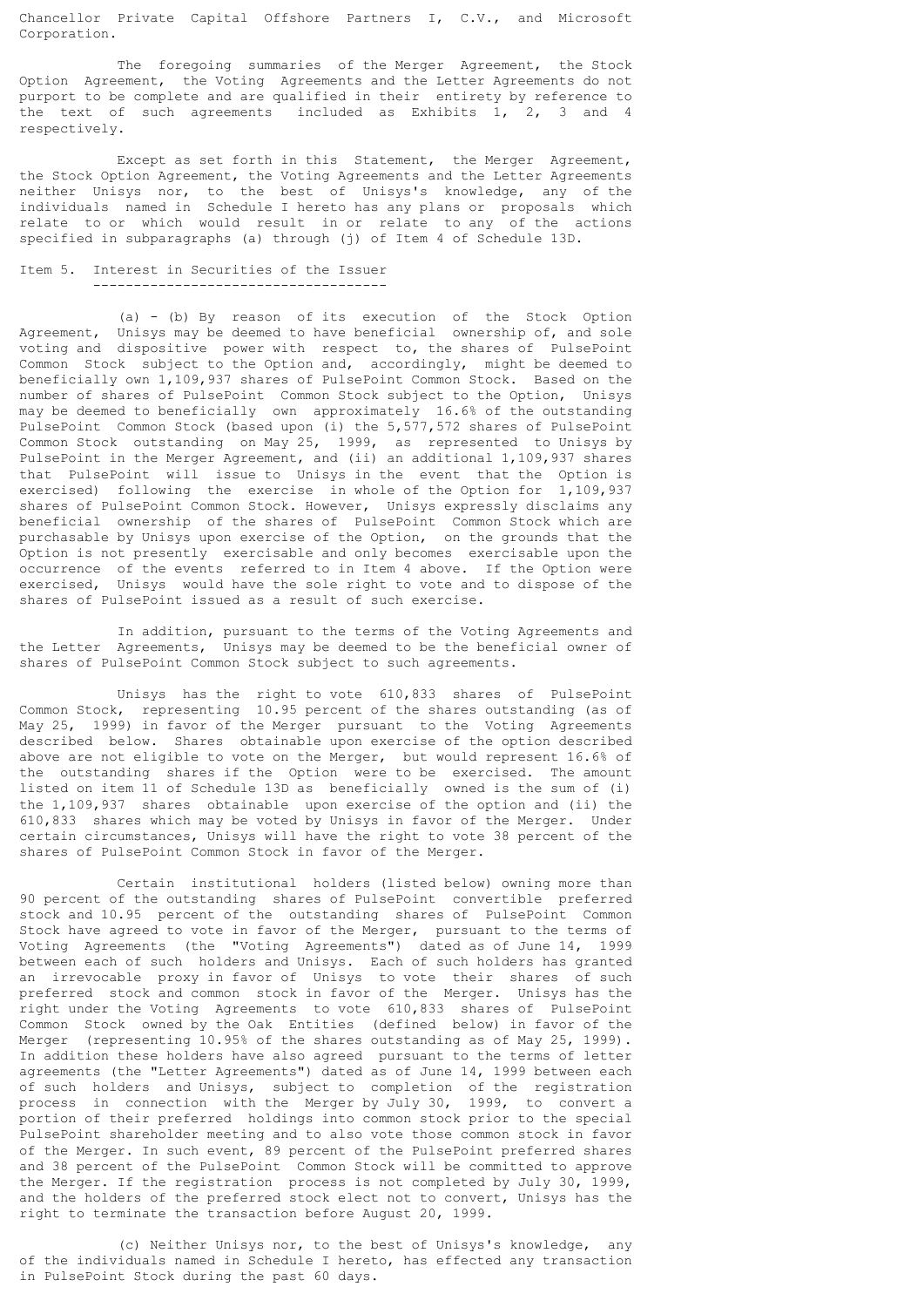(d) So long as Unisys has not exercised the Option (and prior to the consummation of the Merger), Unisys does not have the right to receive or the power to direct the receipt of dividends from, or the proceeds from the sale of, any shares of PulsePoint Common Stock or preferred stock.

- (e) Not applicable.
- Item 6. Contracts, Arrangements, Understandings or Relationships with Respect to Securities of the Issuer --------------------------------------------------------------

 Except as provided in the Merger Agreement, the Voting Agreements and the Letter Agreements or as set forth in this Statement, neither Unisys nor, to the best of Unisys's knowledge, any of the individuals named in Schedule I hereto has any contracts, arrangements, understandings or relationships (legal or otherwise) with any person with respect to any securities of PulsePoint, including, but not limited to, transfer or voting of any of the securities, finder's fees, joint ventures, loan or option arrangements, puts or calls, guarantees of profits, division of profits or loss, or the giving or withholding of proxies.

- Item 7. Material to be Filed as Exhibits --------------------------------
	- Exhibit 1 Agreement and Plan of Merger, dated as of June 14, 1999, among Unisys, Shellco Inc. and PulsePoint. Incorporated by reference to Exhibit 2.1 of PulsePoint Communications current report on Form

8-K, dated June 14, 1999.

- Exhibit 2 Stock Option Agreement, dated as of June 14, 1999, between Unisys and PulsePoint (PulsePoint as Issuer). Incorporated by reference to Exhibit 10.1 of PulsePoint's current report on Form 8-K, dated June 14, 1999.
- Exhibit 3\* Form of Voting Agreement, dated as of June 14, 1999. Incorporated by reference to Exhibit 10.2 of PulsePoint Communications' current report on Form 8-K, dated June 14, 1999.
- Exhibit 4\*\* Form of Letter Agreement. Incorporated by reference to Exhibit 10.3 of PulsePoint Communications' current report on form 8-K dated June 14, 1999.

 \* Unisys Corporation has entered into a Voting Agreement in substantially the form incorporated by reference herewith with Oak Investment Partners V, Limited Partnership; Oak Investment Partners VII, Limited Partnership; Oak Investment Partners III, A Limited Partnership; Oak VII Affiliates Fund, Limited Partnership; Oak V Affiliates Fund, Limited Partnership; and Bandel L. Carano (collectively, the "Oak Entities"); Frederick J. Warren; Microsoft Corporation; Citiventure 96 A.P. Partnership Fund, L.P.; Chancellor Private Capital Offshore Partners II, L.P.; Chancellor Private Capital Partners III, Limited Partnership; Chancellor Private Capital Offshore Partners I, C.V.; Moore Global Investments, Ltd. and Remington Investment Strategies, L.P.

\*\* Unisys and PulsePoint have received letters in substantially the form incorporated by reference herein from the Oak Entities; Frederick J. Warren; Microsoft Corporation; Citiventure 96 A.P. Partnership Fund, L.P.; Chancellor Private Capital Offshore Partners II, L.P.; Chancellor Private Capital Partners III, Limited Partnership; Chancellor Private Capital Offshore Partners I, C.V.; Moore Global Investments, Ltd. and Remington Investment Strategies, L.P.; except that the letter from the Oak Entities provides for the conversion of thirty three percent (33%) of shares of the PulsePoint preferred stock held by them.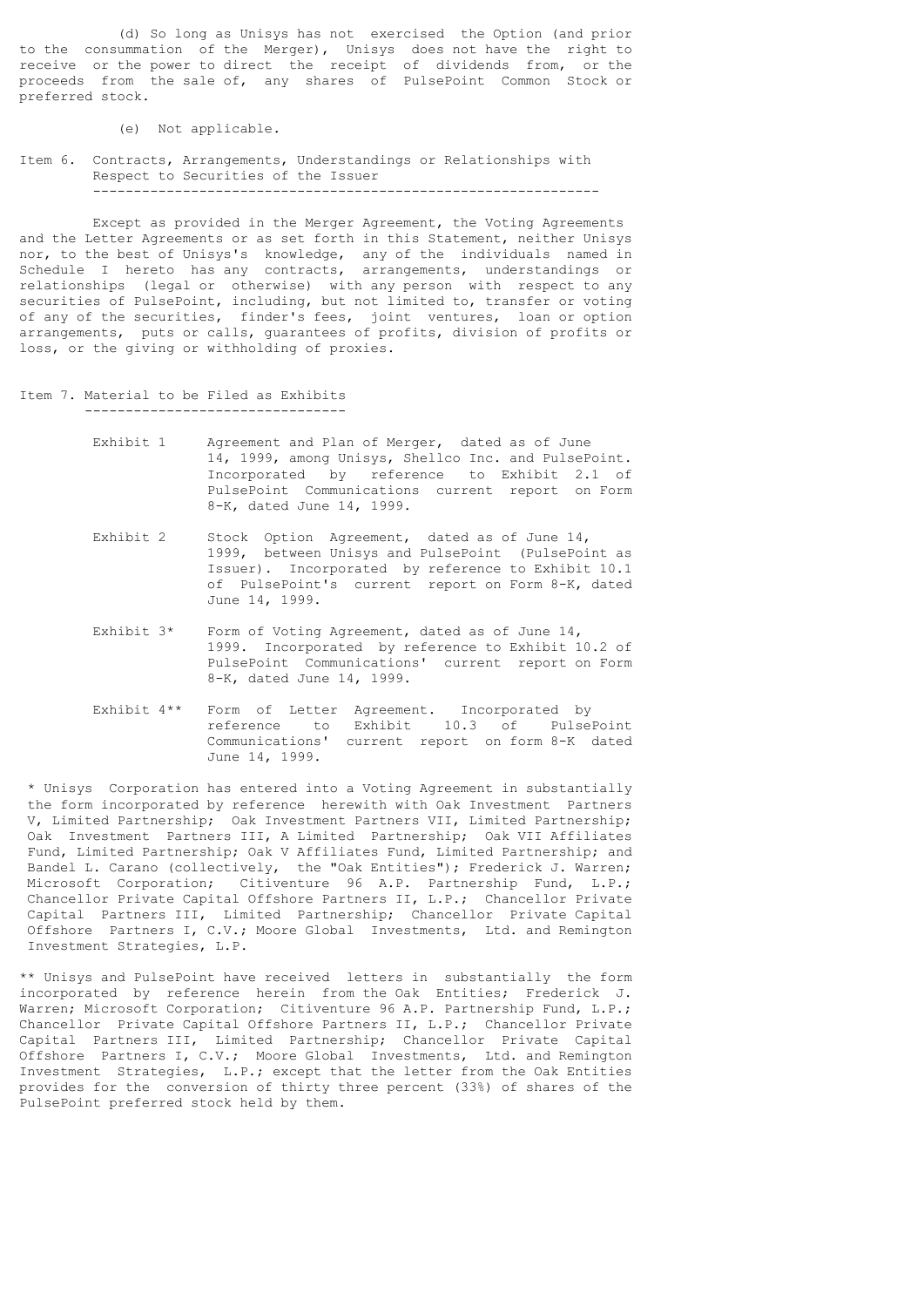SIGNATURE After reasonable inquiry and to the best of my knowledge and belief, I certify that the information set forth in this Statement is true, complete and correct.

Dated: June 24, 1999

## UNISYS CORPORATION

 By: /s/ Robert H. Brust ------------------------ Name: Robert H. Brust Title: Senior Vice President and Chief Financial Officer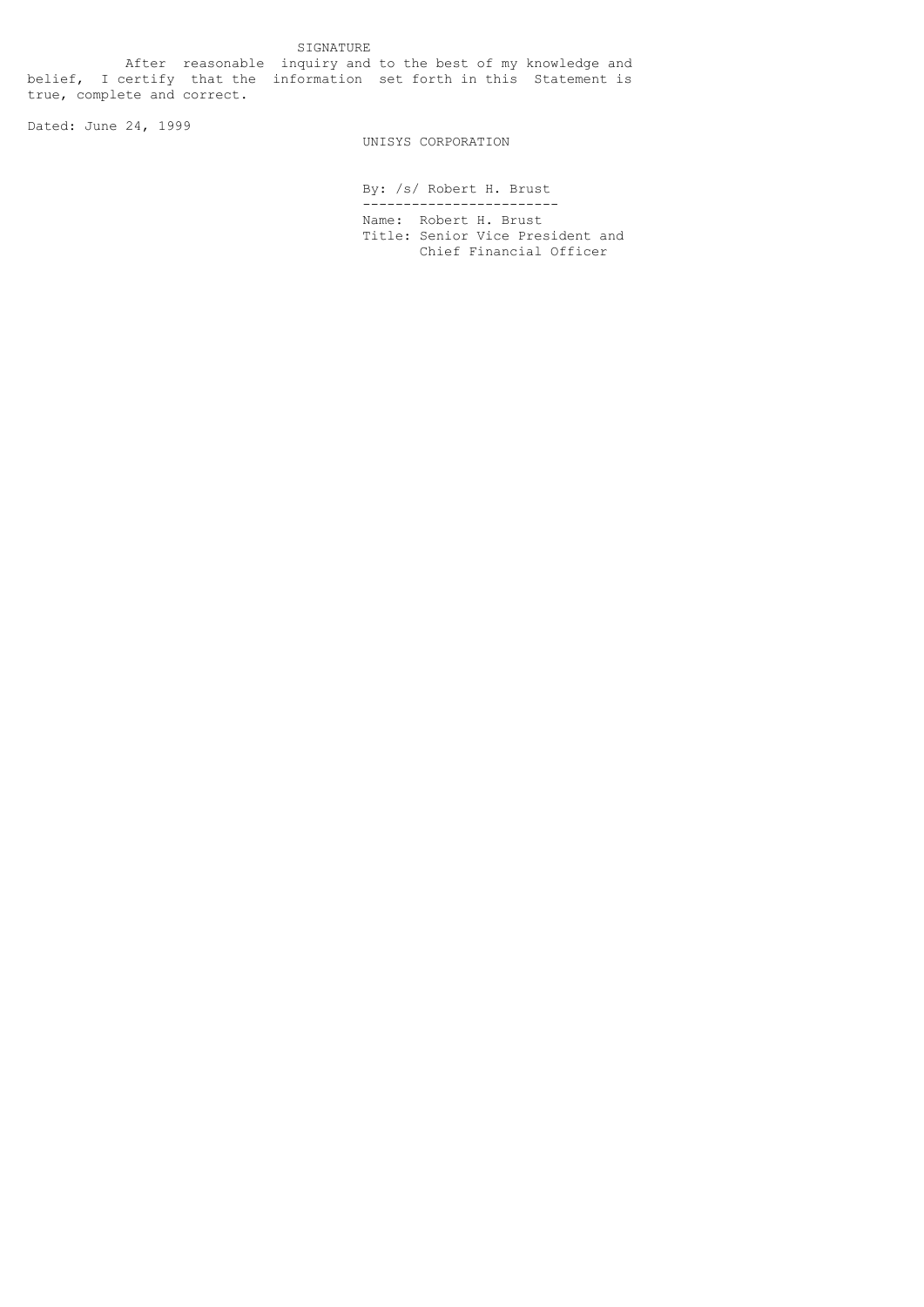## SCHEDULE I DIRECTORS AND EXECUTIVE OFFICERS OF UNISYS CORPORATION

The name, present principal occupation or employment, and the name of any corporation or other organization in which such employment is conducted, of each of the directors and executive officers of Unisys Corporation ("Unisys") is set forth below. Each of the directors and executive officers is a citizen of the United States. Unless otherwise indicated below, the business address of each executive officer is Unisys Corporation, Unisys Way, Blue Bell, Pennsylvania 19424.

| Name                                     | Present Principal Occupation or Employment                                                                 |
|------------------------------------------|------------------------------------------------------------------------------------------------------------|
| Directors<br>---------                   |                                                                                                            |
| J.P. Bolduc                              | Chairman and Chief Executive Officer of JPB<br>Enterprises, Inc.                                           |
| James J. Duderstadt                      | President Emeritus and University Professor<br>of Science and Engineering at the<br>University of Michigan |
| Kenneth A. Macke                         | General Partner of Macke Partners                                                                          |
| Gail D. Fosler                           | Senior Vice President and Chief Economist<br>of The Conference Board                                       |
| Melvin R. Goodes                         | Retired Chairman and Chief Executive<br>Officer of Warner-Lambert Company                                  |
| Edwin A. Huston                          | Vice Chairman of Ryder System, Inc.                                                                        |
| Robert McClements, Jr.                   | Retired Chairman, President and Chief<br>Executive Officer of Sun Company, Inc.                            |
| Henry C. Duques                          | Director and Chairman and Chief Executive<br>Officer of First Data Corporation                             |
| Theodore E. Martin                       | Retired President and Chief Executive<br>Officer of Barnes Group Inc.                                      |
| Lawrence A. Weinbach                     | Chairman of the Board, President and Chief<br>Executive Officer of Unisys                                  |
| Executive Officers<br>------------------ |                                                                                                            |
| Lawrence A. Weinbach                     | Chairman of the Board, President and Chief<br>Executive Officer                                            |
| Gerald A. Gagliardi                      | Executive Vice President; President, Unisys<br>Global Customer Services                                    |
| George R. Gazerwitz                      | Executive Vice President; President, Unisys<br>Computer Systems                                            |
| Lawrence C. Russell                      | Executive Vice President; President, Unisys<br>Information Services                                        |
| David O. Aker                            | Senior Vice President, Worldwide Human<br>Resources                                                        |
| Harold S. Barron                         | Senior Vice President, General Counsel and<br>Secretary                                                    |
| Jack A. Blaine                           | Senior Vice President; President, Pacific<br>Asia Americas                                                 |
| Robert H. Brust                          | Senior Vice President and Chief Financial<br>Officer                                                       |
| Joseph W. McGrath                        | Senior Vice President; Major Accounts Sales<br>and Chief Marketing Officer                                 |
| James F. McGuirk II                      | Senior Vice President, President, Unisys<br>Federal Systems                                                |